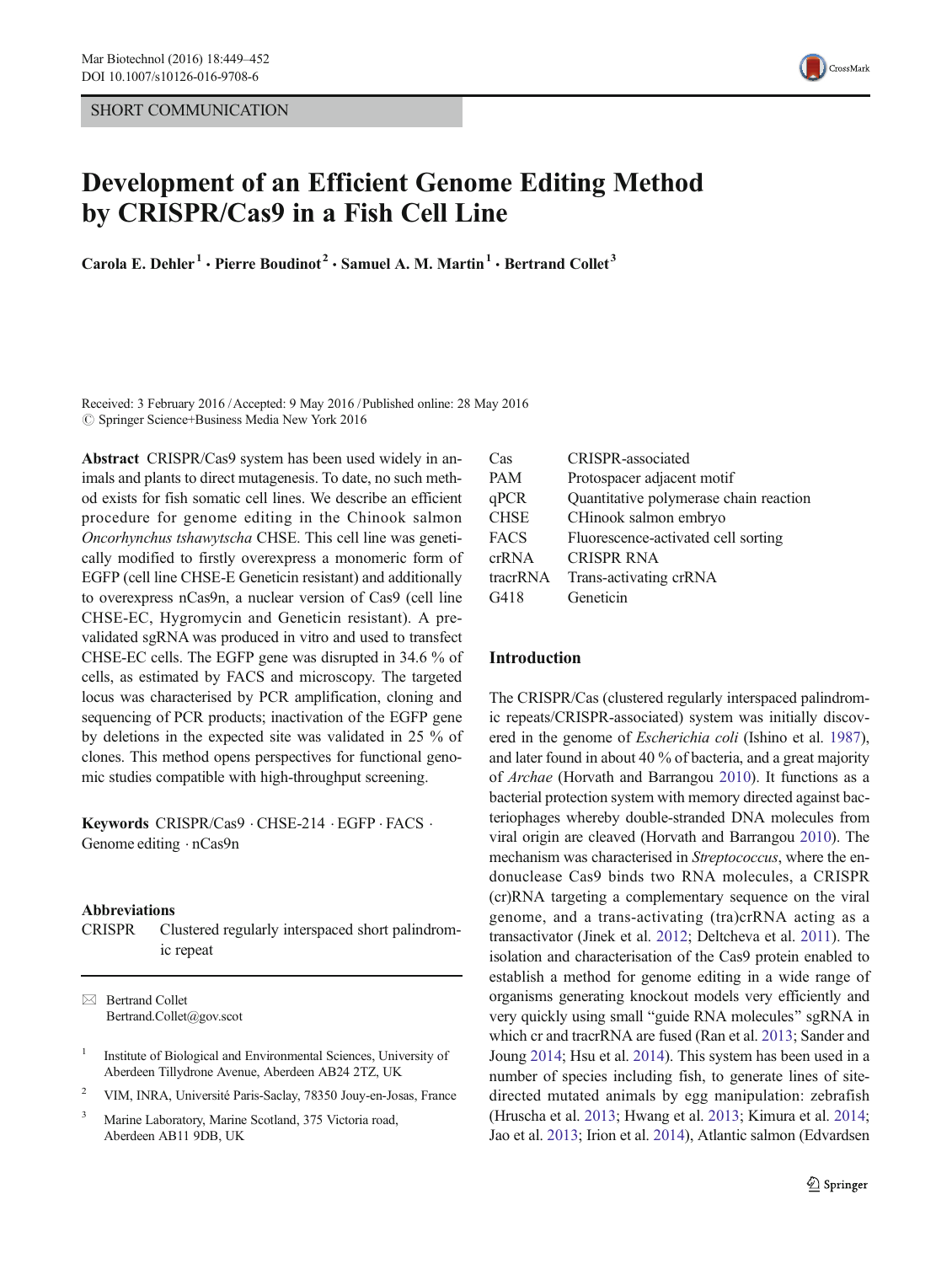et al. [2014\)](#page-3-0) or tilapia (Li et al. [2014\)](#page-3-0). However, while CRISPR/Cas9-based methods have been used for genome editing in mammalian cell lines, to date, no such a system had been set up in somatic fish cell lines. This communication presents an efficient method to generate CRISPR/Cas9 knockout in the Chinook salmon Oncorhynchus tshawytscha cell line, CHSE-214.

# Material and Methods

The CHSE-214 (referred as CHSE) cell line (ATCC CRL1681) was genetically engineered to overexpress a monomeric, cytosolic form of EGFP (mEGFP) using a method described previously by Lester et al. [\(2012](#page-3-0)) with the plasmid pmEGFP-N1 kindly provided by Prof. Reich (Chen and Reich [2010\)](#page-3-0), conferring resistance to Geneticin G418. The resulting cell line, named CHSE-E, was maintained in CHSE culture medium supplemented with 500 μg/ml G418 (ThermoFisher Scientific).

A eukaryotic expression plasmid encoding the protein nCas9n, a nuclear version of the Cas9 from Streptococcus pyogenes, was constructed by subcloning the HindIII/XbaI fragment of pCS2-nCas9n (a gift from Wenbiao Chen, Addgene plasmid # 47929) (Jao et al. [2013;](#page-3-0) Edvardsen et al. [2014\)](#page-3-0) into pcDNA3.1-Hyg (ThermoFisher Scientific) to obtain the plasmid pcDNA3.1-Hyg-nCas9n. The CHSE-E cell line (passage 30) was genetically engineered using this plasmid as described previously by Lester et al. [\(2012\)](#page-3-0) to generate the CHSE-EC cell line, and cultivated in CHSE-E medium supplemented with 30 μg/ml Hygromycin B (ThermoFisher Scientific). The nCas9n transcript levels were measured by qPCR as described previously by Collet and Lester [\(2011\)](#page-3-0) using primers nCas9nF 5′-CGACGCAAATCTGGATAAGG-3′ and nCas9nR 5′-GATCAGTGTAGCGTCCAGCA-3′.

Pre-validated sgRNA targeting EGFP was produced as described previously by Hwang et al. ([2013](#page-3-0)) using DR274 eGFP (a gift from Filippo Del Bene; Addgene plasmid #61051; Auer et al. [2014\)](#page-3-0). The targeted site for EGFP was GGCGAGGGCGATGCCACCTA starting at position 100 (within the ORF and relative to START codon) followed by the Protospacer adjacent motif (PAM) CGG. The sgRNA was produced in vitro using the Promega T7 transcription kit, purified using TRIzol (ThermoFisher Scientific), treated with RNAse-free DNase (ThermoFisher Scientific) and quantified by spectrometry (Nanodrop, Labtech International). CHSE-EC cells (passage 5) were transfected with sgRNA using the same conditions as established for plasmids for CHSE cells and described previously by Collet and Lester ([2011](#page-3-0)), i.e., 500 ng sgRNA was used per 10 μl cell suspension at approx.  $10<sup>7</sup>$  cells/ml. Twenty four (24) hours after passage, an analysis by FACS was performed alongside the parental CHSE and CHSE-E cell lines, acting as negative and positive controls

for EGFP. Cells were trypsined with 1x trypsin (ThermoFisher Scientific), washed in 1x HSBSS (ThermoFisher Scientific), centrifuged for 10 min at 400g, resuspended in IF Media (PBS supplemented with 2 % FCS and 0.05 % sodium azide (Sigma-Aldrich)) and analysed using an Accuri®C6 analyser (BD Biosciences). A total of 50,000 events were collected from the live cell gate and data analysed using CFlow®Plus software.

From the same population of sgRNA-transfected CHSE-EC cells analysed by FACS, genomic DNAwas purified using the DNeasy kit (Qiagen). A fragment containing the 20 nucleotide EGFP genomic target was amplified using the primers mEGFP-F 5′-ACGGCCACAAGTTCAGC-3′ and mEGFP-R 5′CGTCGCCGATGGGGGTGTTCT-3′. PCR was carried out using the FastStart High Fidelity PCR system (Roche) according to the manufacturer's instructions. The PCR product was cloned using pGEM-T easy (Promega) according to the manufacturer's instructions and sequenced (VWR sequencing services). Sequencher software (Gene Codes Corporation) was used to analyse chromatogram and detect indel mutations.

# Results

CHSE-E displayed an intense fluorescence under an EVOSfl inverted fluorescent microscope (Advanced Microscopy Group) after more than 30 passages (Fig. [1a\)](#page-2-0). The cloning process used in CHSE and CHSE-E was previously described by Collet and Lester [\(2011](#page-3-0)) and consisted in a small number of clonal cells ( $\leq$ 500 cells) isolated, subcultured in a 25-cm<sup>2</sup> flask and passaged at least 4 times in  $75 \text{-} cm^2$  flasks. Therefore, it is reasonable to assume that the quantity of the residual plasmid had become insignificant relative to the integrated transgene. PCR analysis of cDNA made from RNA purified from the CHSE-EC clonal cell line showed a strong expression of nCas9n when compared to mock cDNA produced by omitting reverse transcriptase (data not shown). In addition, the 192 nucleotide Cas9 fragment could be amplified by PCR directly from genomic DNA purified from CHSE-EC, indicating that at least one copy of the plasmid should be integrated in the genome of the CHSE-EC cell line (data not shown).

Following transfection, a proportion of cells on the monolayer had lost its fluorescence as assessed by simple microscopy observation (Fig. [1a, b\)](#page-2-0). During FACS analysis, the viable cells were gated (region P6, Fig. [1c\)](#page-2-0) and analysed for their fluorescence. Cell populations from the regions 4 and 5 were composed mainly of dead cells. The sgRNA-transfected CHSE-EC cells were composed of two populations, with levels of fluorescence corresponding to EGFP<sup>−</sup> CHSE (35 %) and EGFP<sup>+</sup> CHSE-E (65 %), respectively (Fig. [1c,](#page-2-0) bottom panel). These results suggested that transfection with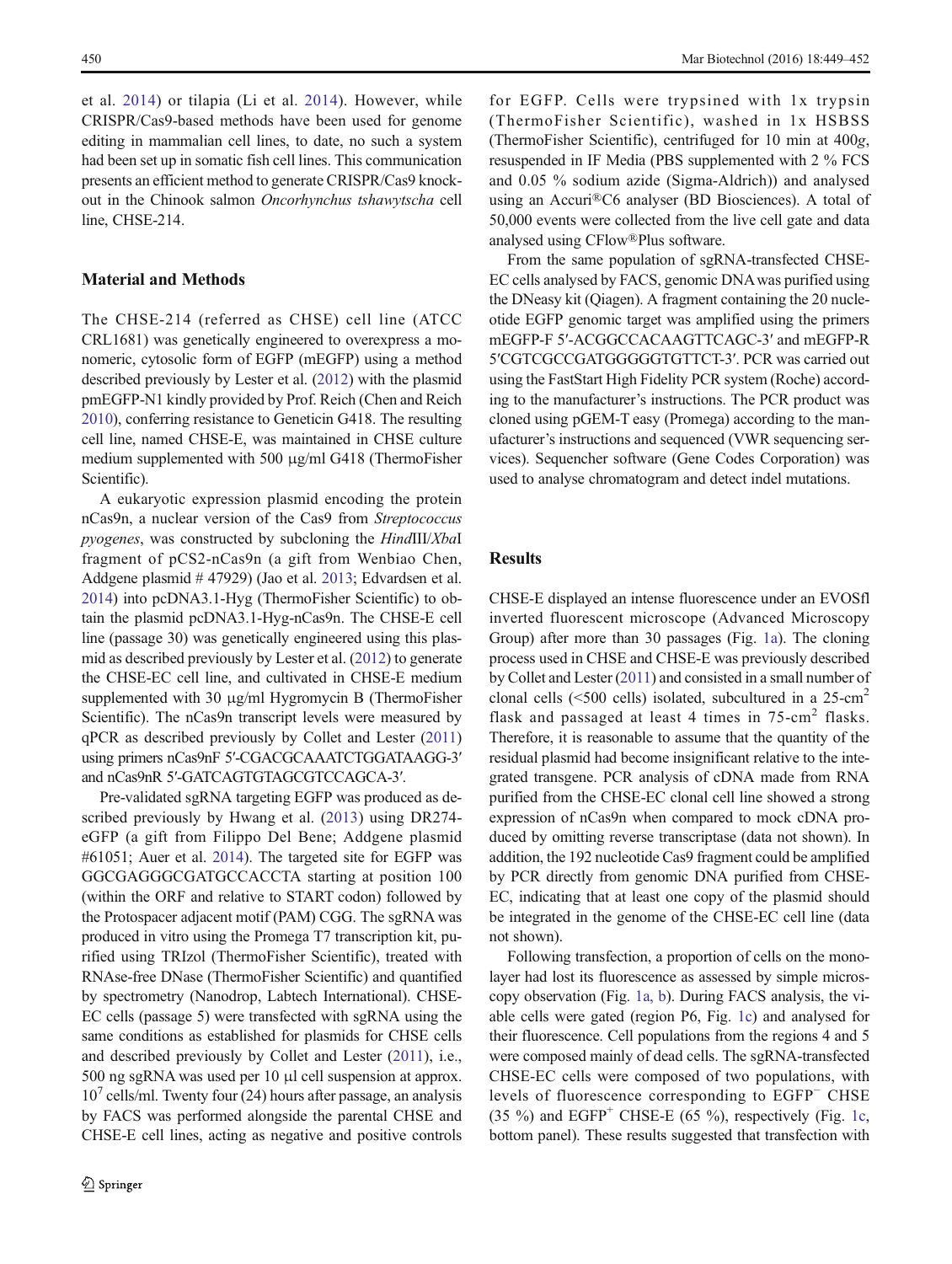<span id="page-2-0"></span>Fig. 1 Fluorescent monolayer of the CHSE-EC (passage 5) cell line before (a) and after (b) transfection with the sgRNA targeting the EGFP locus. Bright field and fluorescence images have been overlaid in B in order to visualise non-fluorescent cells. Intensities of each channel have been adjusted for maximum visibility. FACS analysis of CHSE, CHSE-EC before and after sgRNA transfection (c): left panel: flow cytometry gating scheme (FSC-A, x-axis; SSC-A, y-axis). Populations P4, P5 and P6 were distinguished. Right panel: GFP fluorescence intensity of the P6 gated population (FL1-A, x-axis), number of cells (y-axis) and % of gated fluorescent cells are indicated



sgRNA resulted in a decreased level of EGFP in 35 % of the CHSE-EC cells.

a

b

The genomic region around the targeted locus was sequenced from a PCR product obtained from genomic DNA purified from the sgRNA-transfected CHSE-EC cells. Out of 24 clones sequenced, 18 were showing 5 different mutated patterns and 6 were wild type (Fig. 2).

# Discussion

To our knowledge, this is the first description of a successful method to generate KO in somatic cell lines from nonmammalian vertebrates. We have genetically engineered the cell line CHSE-EC expressing EGFP and nCas9n using CRISPR/Cas 9-based genome editing to knockout the integrated EGFP gene. An early step of verification by PCR and sequencing can detect and estimate the frequency of deletion mutants, which can be followed by isolation of clonal cell lines by flow sorting or low-density seeding. It allows fast and efficient knockout of genome targets in a single round of transfection with a specific sgRNA easily produced in vitro.

One clone (clone 6, Fig. 2) showed deletions in two sites whereas Auer et al. ([2014](#page-3-0)) did not detect any such events at



Fig. 2 Indel mutations isolated from genomic DNA purified from the sgRNA-transfected CHSE-EC cells. Sequence alignment in the sgRNA target (a) and corresponding chromatograms (b)